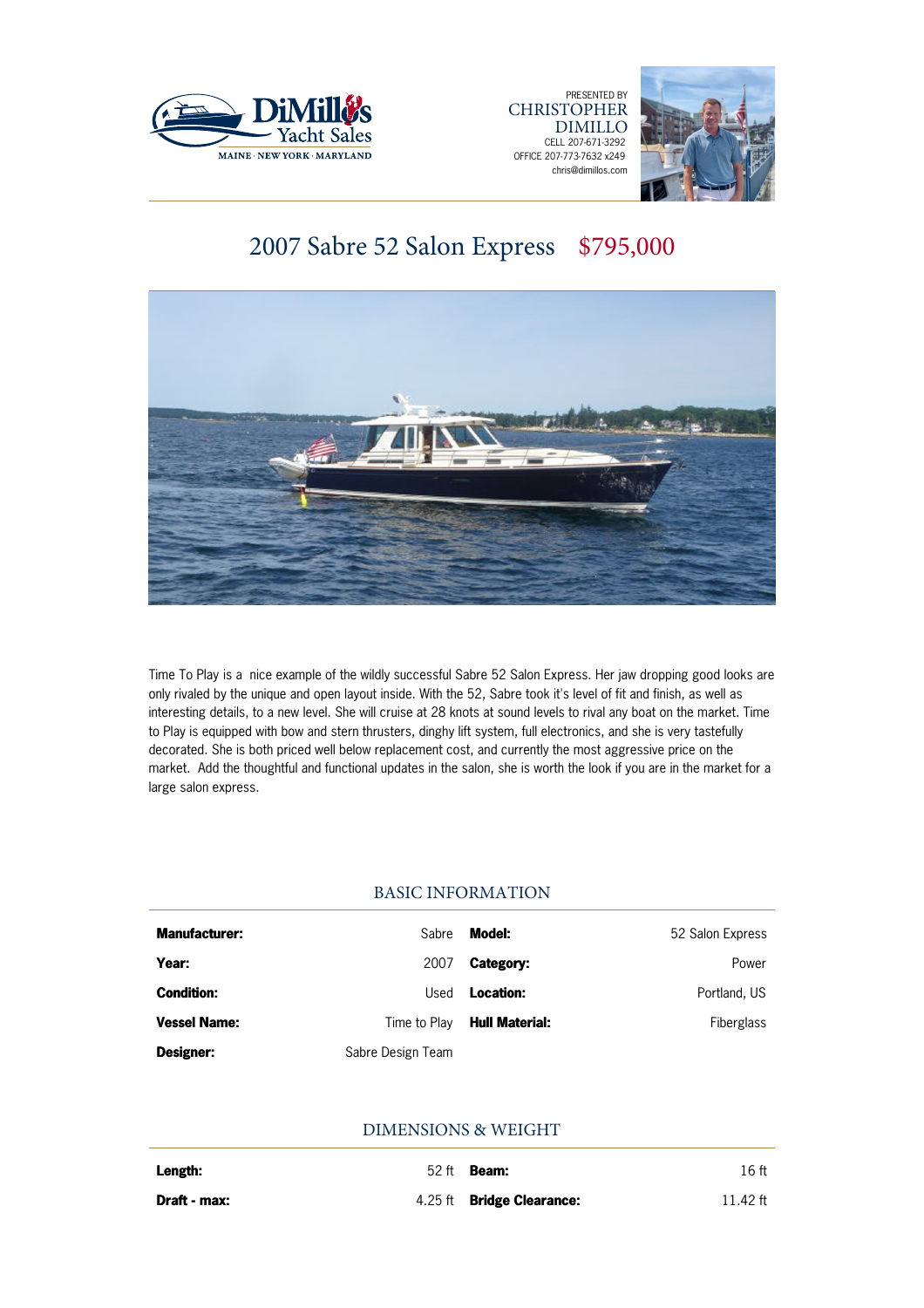# ENGINE

| Make:                | Twin Caterpillar | Model:            | C15    |
|----------------------|------------------|-------------------|--------|
| Engine(s):           | $\mathcal{P}$    | Hours:            | 400    |
| <b>Cruise Speed:</b> | 28 kn            | <b>Fuel Type:</b> | diesel |
| <b>Max Speed:</b>    | 31 kn            |                   |        |

# TANK CAPACITIES

| <b>Fuel Tank:</b>    | 800 gallon - 1 tank(s) <b>Fresh Water Tank:</b> | 200 gallon - 1 tank(s) |
|----------------------|-------------------------------------------------|------------------------|
| <b>Holding Tank:</b> | 80 gallon - 1 tank(s)                           |                        |

### ACCOMODATIONS



### **Hull, Deck, and Hardtop**

- **Hull**
- $\bullet$  Modified "V" planing hull design with shallow prop pockets.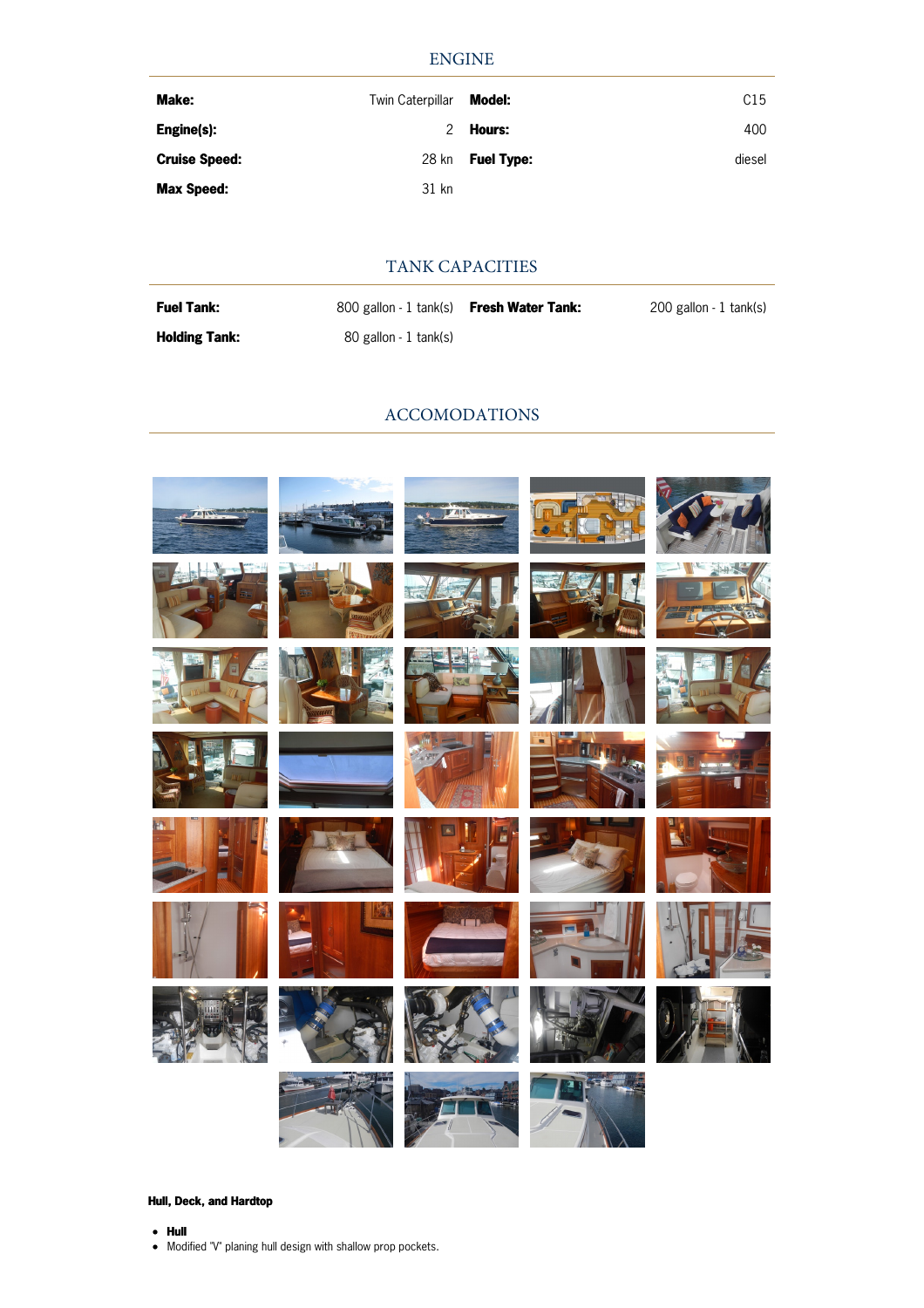- 23 degree deadrise amidships and 15 degree at transom.
- **•** Reverse sloped transom
- ISO NPG Flag Blue gel coat w/ vinylester back-up resin and Sabre White double boot strip.
- Knitted Biaxial Structural E-Glass Reinforcements.
- Vacuum Bagged Divinycell foam core in hull bottom.
- Foam cored composite stringer system.
- Teak decking inlay on swim platform w/ under mounted telescoping ladder.
- Freedom Lift dingy davit system.
- Hull side rubbing strakes.
- PVC rub rail with stainless steel cap.
- **Deck**
- Teak decking aft cockpit sole and steps.
- Knitted Biaxial Structural E-Glass Reinforcements with foam coring.
- Molded in Beige anti-skid deck surfaces.
- Recessed salon windows with clear anodized frames.
- Double Sided anchor locker w/Southco slam latch (2).
- Large double sided lazzarette locker hatches with gas struts (3).
- Access hatch from aft cockpit to engine room.
- Large aft facing bench with storage below.
- $\bullet$  11/4" diameter type 316 stainless steel perimeter rail system.
- Stainless steel spring cleats (4).
- Stainless steel mooring cleats (2).
- Stainless steel stern cleats (2).
- Custom stainless steel dual anchor roller.
- Flagpole holder and flagstaff.
- Lewmar Low Profile polished aluminum hatches w/screens.
- Oversized stainless steel opening ports.
- Teak toe rails port and starboard w/custom cast dual mid rail chocks; fwd chocks.
- Teak cabin side eye-brow.
- Custom cast stainless steel "Sabre" medallion.
- Cast stainless steel corner hawse pipes in cockpit through hull sides and transom.
- **Hardtop**
- Hardtop with intergrated electric sliding sunroof with shade.
- Custom Sabre composite radar mast.

#### **Accommodations**

#### **Helm Area**

- Single Stidd helm seats on pedestals.
- Pantographing door to side deck from helm.
- Stainless steel sliding door to aft cockpit with curved windows on corners.
- Hard back enclosure.
- Cherry finished helm dash.
- Navigation switch panel.
- Flat chart area to port of instrument area.
- Custom wood trimmed stainless steel wheel.
- Recessed master AC/DC breaker panels.
- **Main Salon**
- Raised "Mates Lounge" to port with Ice Maker/Refrigerator below.
- Oversized L-shaped lounge with custom fabrics.
- Fixed dining table starboard side with high gloss finish and custom compass rose inlay.
- Entertainment cabinet with LCD TV w/DVD player, and bottle storage.
- Blinds and curtains on all windows.
- Teak and holly sole.
- Sound deadening headliner panels.
- Electrically operated sun roof over main salon.
- **Guest Stateroom**
- Low queen island berth with 5" mattress.
- Ash hull ceilings.
- Drawers under bed (2).
- Blanket storage.
- Enclosed upper shelves to port and starboard of island berth with storage behind.
- Large cedar lined hanging locker.
- Bureau to starboard with enclosed locker above.
- Built in LCD TV w/DVD player.
- Portlight and hatch shades.
- Teak and holly sole.
- Soft headliner panels.
- **Master Stateroom**
- Double pocket doors.
- Low queen island berth with inner spring mattress.
- Spacious drawers and storage at base of berth.
- Bureau/night stand w/drawers to each side of bed, bookshelf above headboard.
- His and Hers cedar lined hanging lockers with cedar shelf and closet post.
- Desk area with built in file cabinet and book shelf above.
- Built in LCD TV w/DVD player.
- Shades for all ports and hatches.
- Exclusive access to master head.
- Teak and holly sole.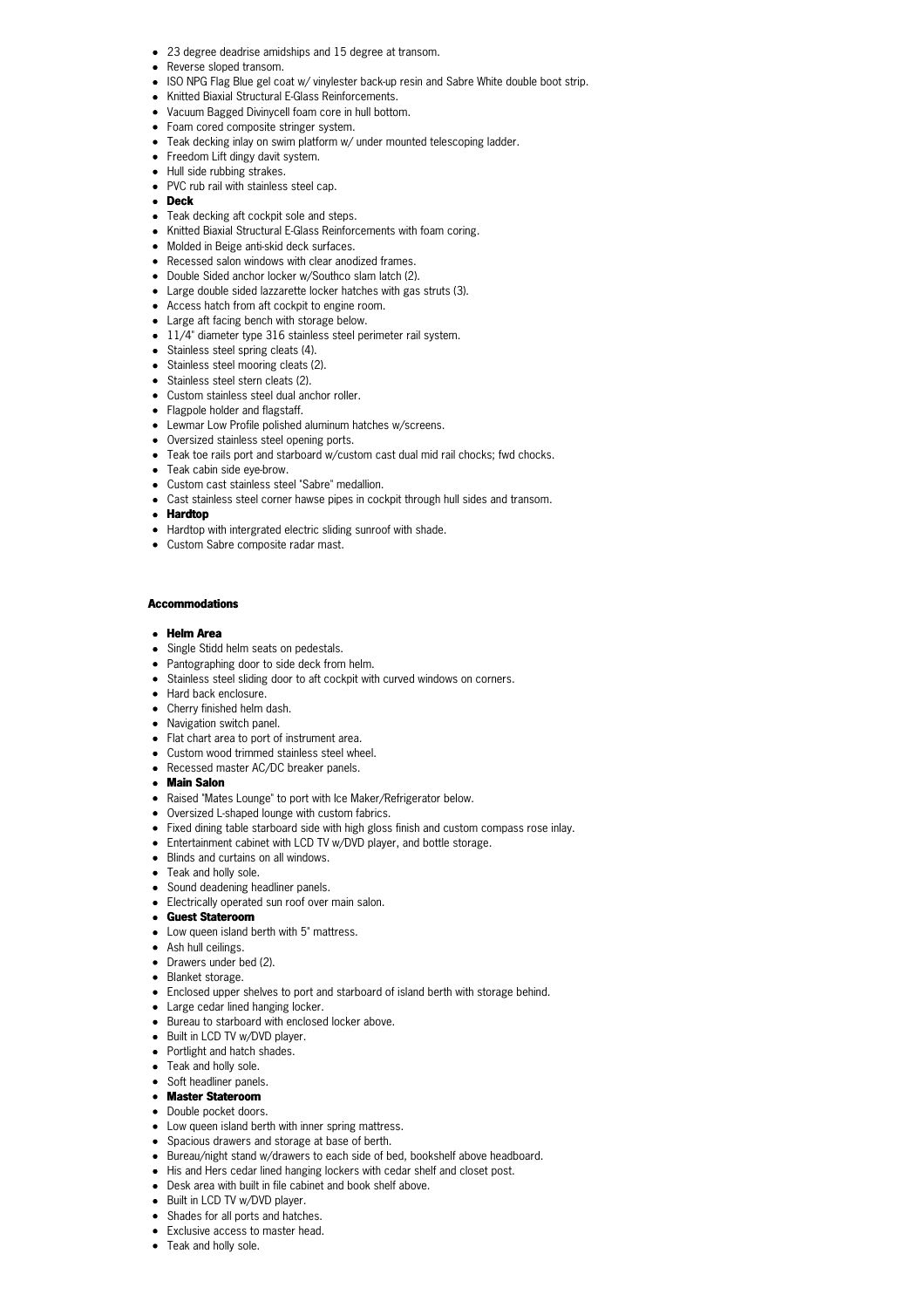• Soft headliner panels.

## **Head/Galley**

- Guest Head
- Stainless sink with faucet.
- Seperate shower stall with circular door.
- Ceramic tile floor in WC compartment.
- Hot and cold pressure water.
- Electric shower sump pump.
- Storage lockers.
- Soap dispenser in counter.
- Solid surface counter with bull nose.
- Teak shower grate.
- Stainless steel towel bars.
- Wood trimmed mirror over sink and mirror in top of passageway door.
- Ventilation blower.
- VacuFlush freshwater household size bowl toilet (creamic).
- Macerator pump.
- Incremental waster tank level monitor.
- Master Private Head
- Oversized shower compartment.
- Designer sink with faucet.
- Seperate shower stall.
- Hot and cold pressure water.
- Electric shower sump pump.
- Storage lockers.
- Soap dispenser in counter.
- Solid surface counter w/bull nose.
- Teak shower grate.
- Ceramic tile on head compartment floor.
- Stainless steel towel bar.
- Wood trimmed mirror over sink and mirror in top of passageway door.
- Ventilation blower.
- VacuFlush freshwater household size bowl toilet (creamic).
- Macerator pump.
- Incremental waster tank level monitor.
- Galley
- Extra large galley with two oversized portlights.
- Solid surface laminate counter.
- Electric 3 burner stove top.
- Convection microwave oven.
- 24v galley exhaust fan.
- Large storage drawer below oven.
- Above and below counter storage.
- Large Pantry cabinet.
- Additional storage beneath stairs.
- Sub-Zero stainless steel combo fridge/freezer (3 cubic ft. of refrigeration and 2 cubic feet of freezer space).
- Fischer & Paykel DishDrawer dishwasher w/cherry front.
- Stainless steel double bowl sink.
- Washer/dryer unit above fridge in hallway forward of pantry.

#### **Electronics**

- (2) E120 Color Displays
- Open array radar, GPS antenna and black box sounder for sounder depth.
- Simrad autopilot with remote.
- ICOM 504 VHF
- Shakespeare 3' VHF whip antenna

#### **Electrical**

- 120V AC Electrical System
- Single 240V AC 50 amp AC shore power system.
- Freedom Lift Dingy Davit System
- 75ft. Glendinning cord reel.
- (2) 9kw Onan Generators w/sound enclosure.
- Isolation transformer.
- Automatic fire extinguishing discharge system with override.
- Automatic electric bige pumps (3).
- Illuminated main circuit breaker distribution panel.
- 110V outlets in each cabin, one in engine room.
- All galley and head receptacles are GFI protected.
- Professional Mariner 50 amp, 3-bank battery charger.
- Reverse cycle air conditioning (4 zone salon, galley, master and guest staterooms).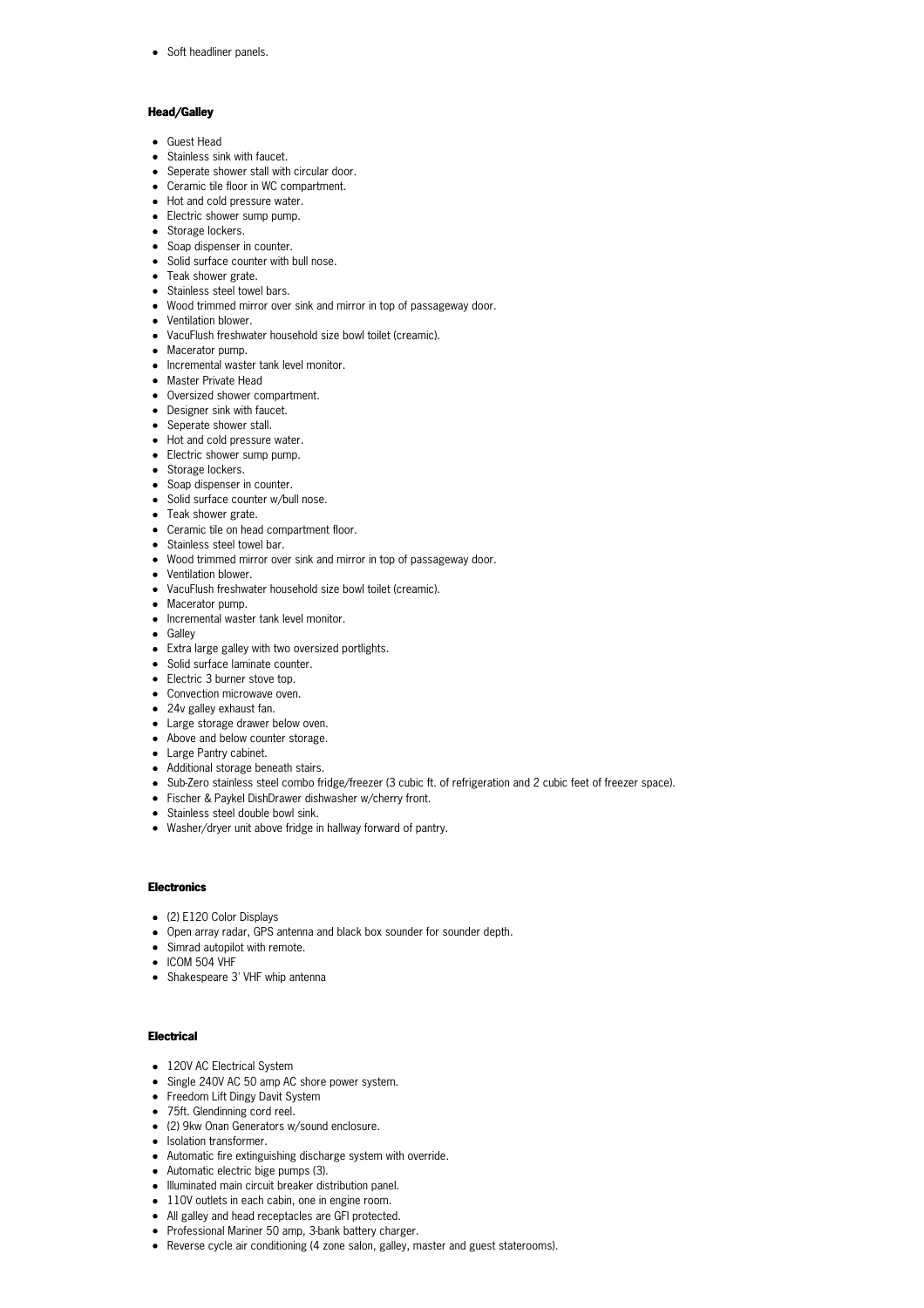- Heart 4000W inverter.
- 24V DC Electical Distribution System
- Dedicated engine starting battery bank.
- 24V 8D AGM deep cycle ship's service batteries.
- Custom battery management panel w/emergency crossover feature at helm station.
- Illuminated main circuit break distribution panel w/battery condition gauge.
- Multiple 12/24V outlets at helm and interior for small appliances. • Tinned marine grade wire throughout.
- Kahlenberg air horn.
- Navigation lights.
- Wiper/washer system.
- Lighting: reading lights in both staterooms, Cantalupi halogen lights in the overhead, halogen bar lighting, engine room lighting, cockpit courtesy lights w/remote switch at transom door.
- Underwater Ligths

#### **Mechanical**

#### **Propulsion**

- Power: Twin diesel CAT C15 865mhp (390 hours as reported 9/13)
- Fresh water cooled.
- Twin Disc QUICKSHIFT transmission MGX 5114A.
- Twin Disc EC300 electronic controls w/Express Mode.
- 2 3/4" Stainless Steel Shaft.
- PSS dripless shaft seals.
- Manganese bronze struts with cutlass bearing.
- NiBrAl propellers to ISO Class S.
- 24V alternators on each engine.
- Seawater cooled 10" side exhaust system.
- Groco raw water intake strainers.
- Oil changing systems engines and gen set.
- Engine room ventilation system 24V.
- Engine room intake ducts with stainless steel grill.
- White gel coated engine room.
- White mylar faced foam noise.
- **Steering System**
- Power assisted hydraulic steering.
- Twin bronze rudder.
- Twin trim tabs.
- Side-Power SP 155 bow thruster.
- **Fuel System**
- 800 gal. diesel fuel (2 400 gal. tanks).
- Exterior of tank coated with corrosion barrier.
- Racor fuel filters.
- 2" stainless steel deck fill plate.
- Fuel level indicator at helm.
- **Fresh Water System**
- 200 gal. water capacity.
- 20 gal. 110V hot water heater with heat exchanger.
- Hot and cold water pressure system 24V.
- Fresh water spigot in engine room.
- Fresh water wash down and spigot at anchor locker.
- Salt water washdown at anchor locker w/coil hose.

#### **Original Factory Options**

- Teak Decking Aft Cockpit Sole and Steps
- Teak Decking Inlay on Swim Platform
- Freedom Lift Dingy Davit System
- 4000W Inverter
- Dark Hull Colors Flag Blue gelcoat
- Anti-Skid Color (fore & side decks, sun deck, aft cockpit, coach roof, coamings and hard top)
- Stern Thruster
- Cherry hull ceilings
- Underwater Lighting package
- After Market Options
- 13' AB Tender with 40hp Yamaha
- Cockpit Cover
- Slip Covers for Cockpit Cushions

**Disclaimer**The Company offers the details of this vessel in good faith but cannot guarantee or warrant the accuracy of this information nor warrant the condition of the vessel. A buyer should instruct his agents, or his surveyors, to investigate such details as the buyer desires validated. This vessel is offered subject to prior sale, price change, or withdrawal without notice.